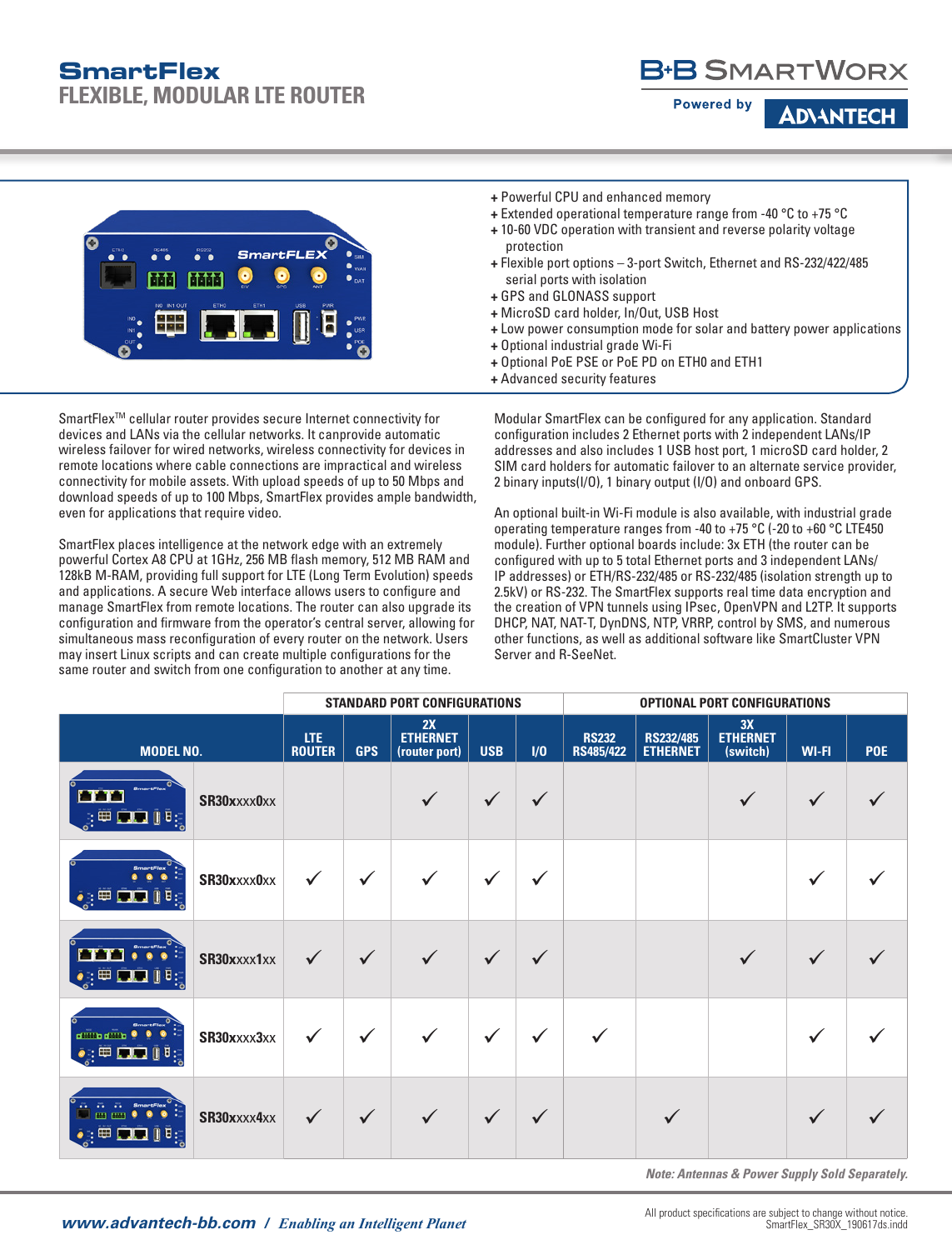## **SmartFlex FLEXIBLE, ADAPTABLE LTE ROUTER**



#### **ACCESSORIES**

| <b>ORDER CODE</b>    | <b>DESCRIPTION</b>                                      |
|----------------------|---------------------------------------------------------|
| BB-TG.30.8113        | Antenna LTE, Terminal                                   |
| BB-GA.110.101111     | Antenna LTE, Magnet Mount                               |
| BB-AW-A2458G-FSRPK   | Antenna Wi-Fi, 2.4 & 5.8 GHz                            |
| BB-RPS-v3-M02-M      | SmartFlex Power Supply, 12V/1A                          |
| BB-RPS-v3-PSE        | SmartFlex Power Supply, 48V/1.35A (power cord required) |
| <b>BB-PWRCORD-US</b> | USA - Power Supply Power Cord                           |
| BB-PWRCORD-EU        | EU - Power Supply Power Cord                            |
| BB-PWRCORD-UK        | UK - Power Supply Power Cord                            |
| BB-PWRCORD-AUS       | AU - Power Supply Power Cord                            |
| BB-SBD40             | DIN Rail Clip - metal                                   |
| BB-CPD3              | DIN Rail Clip - plastic                                 |
| BB-KN-v3-M02-3       | PS Cable 2-wire, MO 2 pins, 3m, v3 routers              |
| BB-KIO-v3-M06-3      | IO Cable 6-wire, 3m, v3 routers                         |

#### **SPECIFICATIONS**

|              | <b>CELLULAR MODULE PARAMETERS</b>        |                                          |                                          |                                          |
|--------------|------------------------------------------|------------------------------------------|------------------------------------------|------------------------------------------|
|              | <b>SR303 - EMEA</b>                      | SR305 - NAM                              | SR306 - APAC & LATAM                     | SR307 - LTE450                           |
| <b>LTE</b>   | Bit rate 100 Mbps (DL) / 50 Mbps (UL)    | Bit rate 100 Mbps (DL) / 50 Mbps (UL)    | Bit rate 100 Mbps (DL) / 50 Mbps (UL)    | Bit rate 100 Mbps (DL) / 50 Mbps (UL)    |
|              | Supported frequencies:                   | Supported frequencies:                   | Supported frequencies:                   | Supported frequencies:                   |
|              | 800/900/1800/2100/2600 MHz               | 700/700/850/AWS (1700/2100)/1900 MHz     | 800/900/1800/2100/2600 MHz               | 450/800/1800/2600 MHz                    |
|              |                                          |                                          |                                          |                                          |
| <b>WCDMA</b> | Bit rate 42.0 Mbps (DL) / 5.76 Mbps (UL) | Bit rate 42.0 Mbps (DL) / 5.76 Mbps (UL) | Bit rate 42.0 Mbps (DL) / 5.76 Mbps (UL) | Bit rate 42.0 Mbps (DL) / 5.76 Mbps (UL) |
|              | Supported frequencies:                   | Supported frequencies:                   | Supported frequencies:                   | Supported frequencies:                   |
|              | 900/1800/2100 MHz                        | 850/AWS (1700/2100)/1900 MHz             | 850/900/1900/2100 MHz                    | 900/2100 MHz                             |
| GPRS/EDGE    | Bit rate 237 kbps (DL) / 59.2 kbps (UL)  | Bit rate 236 kbps (DL) / 59.2 kbps (UL)  | Bit rate 236 kbps (DL) / 59.2 kbps (UL)  | Bit rate 236 kbps (DL) / 59.2 kbps (UL)  |
|              | Supported frequencies:                   | Supported frequencies:                   | Supported frequencies:                   | Supported frequencies:                   |
|              | 900/1800 MHz                             | 850/900/1800/1900 MHz                    | 850/900/1800/1900 MHz                    | 900/1800 MHz                             |

| <b>SOFTWARE</b>               |                                                                                                                                                                                                                                                      |
|-------------------------------|------------------------------------------------------------------------------------------------------------------------------------------------------------------------------------------------------------------------------------------------------|
| <b>Network and Routing</b>    | DHCP Server, , DHCP Client, NAT/PAT, VRRP, Dynamic DNS client, DNS proxy, VLAN, QoS, NTP Client/ Server, IGMP, BGP, OSPF, RIP,<br>SMTP, SMTPS, SNMP v1/v2c/v3, Backup routes, PPP, PPPoE, SSL, Port Forwarding, Host Port Routing, Ethernet Bridging |
| Security                      | HTTPS, SSH, VPN tunnels, SFTP, Firewall (IP Filtering, MAC address filtering, Inbound and outbound Port filtering)                                                                                                                                   |
| <b>VPN</b> Tunnelling         | Open VPN client and server and P2P, L2TP, PPTP, GRE, EasyVPN, DMVPN, IPSec with IKEv1 and IKEv2                                                                                                                                                      |
| Configuration                 | Web server, SSH, Four configuration switchable profiles, Automatic configuration update from server Backup configuration, Restore<br>configuration                                                                                                   |
| Firmware<br>Management        | Automatic firmware update from server, Locally via LAN and USB or remotely OTA (HTTP, HTTPS), Over-the-Air software updates,<br>Over-the-Air cellular module update from FW                                                                          |
| Diagnostic                    | One CLICK report – current configuration / factory identification / system log / kernel log / reboot log / routing table, Remote<br>diagnostics possible via SSH                                                                                     |
| Status                        | Network Status, DHCP Status, IPSec Status, Statistics history for last 60 days                                                                                                                                                                       |
| Log                           | System Log, Reboot Log, Kernel Log                                                                                                                                                                                                                   |
| Controlling and<br>Diagnostic | SMS, SNMP v1/v2c/v3, Statuses, Log                                                                                                                                                                                                                   |
| <b>Event Engine</b>           | StartUp script & Up/Down script (Bash), Digital Input, Network Parameters, Data Usage, Timer, Power, Device Temperature<br>Report Types: RAP, SMS, email, SNMP Trap                                                                                  |
| Other                         | IPv6 support                                                                                                                                                                                                                                         |

**B-B** SMARTWORX Powered by **ADVANTECH**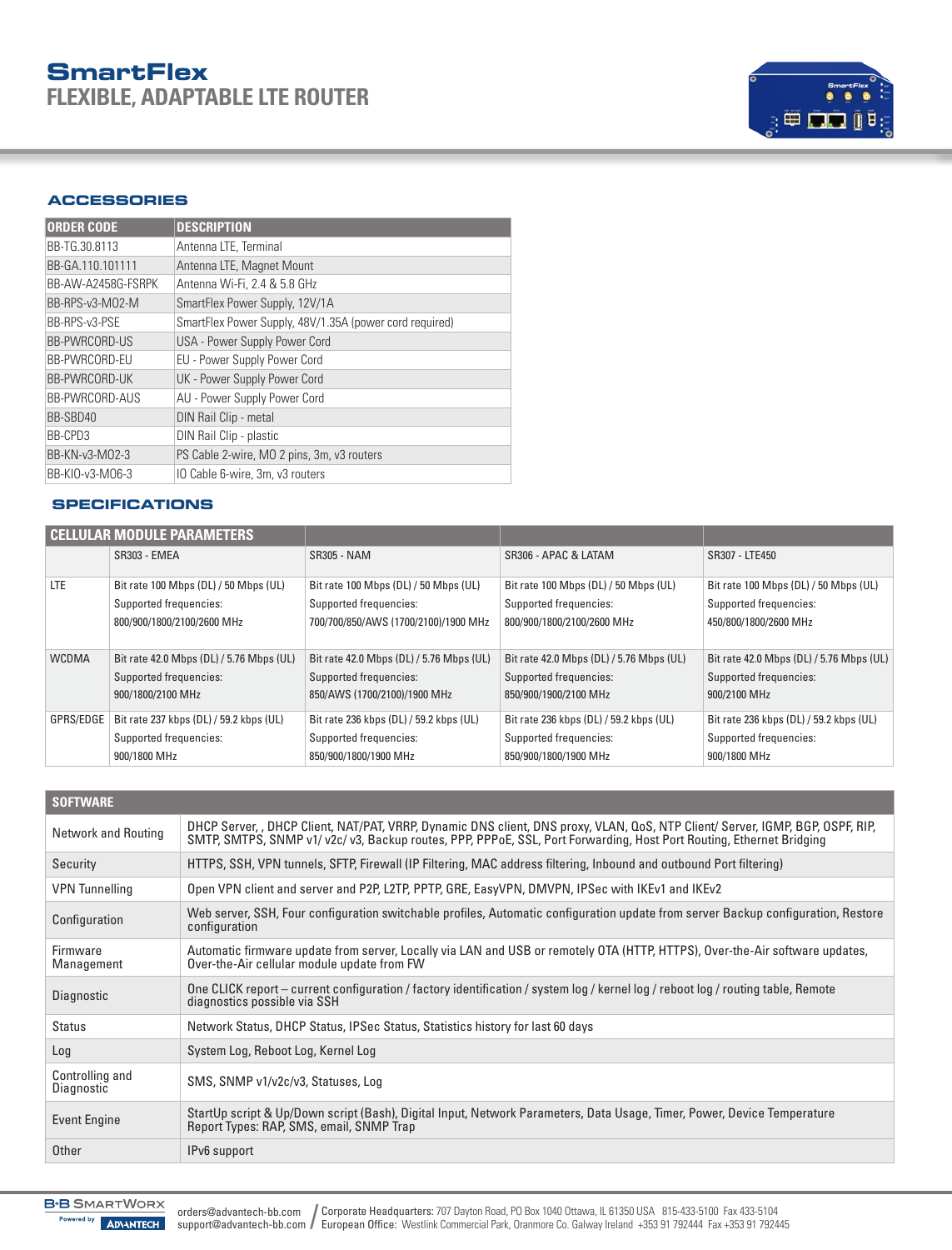### **SmartFlex FLEXIBLE, ADAPTABLE LTE ROUTER**



#### **HW SPECIFICATIONS**

| <b>PORTS, LED, ANTENNAS</b>                                     |                                                                                         |
|-----------------------------------------------------------------|-----------------------------------------------------------------------------------------|
| Up to 5x ETH ports                                              | RJ45, 10/100 Mbps                                                                       |
| <b>SIM</b>                                                      | 2 Mini SIMs (2FF) (rear panel)                                                          |
| <b>IFD</b> Indicators                                           | PWR, DAT, WAN, ETH, SIM, USR, POE,<br><b>INO, IN1, OUT</b>                              |
| 3x ANT - ANT, DIV, GPS<br>(sold separately)                     | <b>SMA</b> connectors                                                                   |
| Wi-Fi Antenna (sold<br>separately)                              | <b>R-SMA</b> connector                                                                  |
| <b>USB</b>                                                      | USB Host connector 2.0                                                                  |
| SD Card                                                         | 1x Micro SD Card slot (rear panel)                                                      |
| <b>RST</b>                                                      | <b>RESET button (rear panel)</b>                                                        |
| *Optional 3-port SWITCH                                         | 3x RJ45, 10/100 Mbps                                                                    |
| *Optional ETH - R232 - RS485                                    | RJ45, 4-pin terminal block, 3-pin terminal<br>block connectors - Isolation up to 2.5 kV |
| *Optional RS232 - RS485                                         | 5-pin terminal block, 4-pin terminal block<br>connectors - Isolation up to 2.5 kV       |
| *Optional LAN version of<br>router - without cellular<br>module | 3x RJ45 SWITCH, 10/100 Mbps, no<br>cellular module                                      |

#### **POWER**

| Power Supply<br>(sold separately)   | 10 - 60 VDC (2-Way Molex connector                               |  |
|-------------------------------------|------------------------------------------------------------------|--|
| <b>Power Consumption</b>            | Idle: 2.5 W<br>Average: 4 W<br>Peak: 11 W<br>Sleep Mode: 10mW    |  |
| <b>ENVIRONMENTAL</b>                |                                                                  |  |
| <b>Temperature Range</b>            | Operating: -40 to +75 $\degree$ C<br>Storage: $-40$ to $+85$ °C  |  |
| <b>Temperature Range</b><br>ITF450  | Operating: -20 to +60 $^{\circ}$ C<br>Storage: $-40$ to $+85$ °C |  |
| Humidity                            | Operating: 0 to 95 %<br>Storage (Non-condensing): 0 to 95 %      |  |
| Cold Start                          | $-35 °C$                                                         |  |
| <b>Operating Altitude</b>           | 2000 m / 70 kPa                                                  |  |
| <b>Ingress Protection</b><br>Rating | IP30                                                             |  |

| <b>MECHANICAL</b>                                    |              |  |  |
|------------------------------------------------------|--------------|--|--|
| Plastic or metal case with plastic or metal DIN rail |              |  |  |
| Enclosure<br><b>Dimensions</b>                       | 55x97x125 mm |  |  |
| <b>Weight Plastic</b>                                | 170 q        |  |  |
| <b>Weight Metal</b>                                  | 375q         |  |  |



| WI-FI-802.11 A/B/G/N, AP OR CLIENT MODES |                                                         |  |
|------------------------------------------|---------------------------------------------------------|--|
| Supported Wi-Fi<br>hand                  | 2.4 GHz, 5.4 GHz                                        |  |
| Encryption                               | None, WEP, TKIP, AES                                    |  |
| 5 GHz supported<br>channels              | 36, 40, 44, 48, 52, 56, 60, 64, 149, 153, 157, 161, 165 |  |
| 2.4 GHz supported<br>channels            | 1, 2, 3, 4, 5, 6, 7, 8, 9, 10, 11, 12, 13, 14           |  |
| Number of clients                        | 10                                                      |  |
| Authentication                           | Open, Shared, WPA-PSK, WPA2-PSK                         |  |

| <b>POE</b><br><b>PARAMETERS</b>                                                                                                                                                  | <b>POE PD</b><br>parameters for opposite PSE | <b>POE PSE</b>             |  |
|----------------------------------------------------------------------------------------------------------------------------------------------------------------------------------|----------------------------------------------|----------------------------|--|
| Input voltage<br>range                                                                                                                                                           | $42.5 - 57$ V                                | $44 - 57$ V, 65 W          |  |
| Power available                                                                                                                                                                  | 25.50 W                                      | 2x 25.50 W<br>(ETHO, ETH1) |  |
| Maximum<br>current                                                                                                                                                               | 600 mA                                       |                            |  |
| Insul. Strength                                                                                                                                                                  | 1.5 kV from the router                       | none                       |  |
| Standards IEEE 802.3at-2009 (PoE+) and IEEE 802.3af-2003 (PoE)<br>supported. Cabling needed is Category 5, up to 12.5 $\Omega$ . It is possible to<br>use a passive PoE injector |                                              |                            |  |